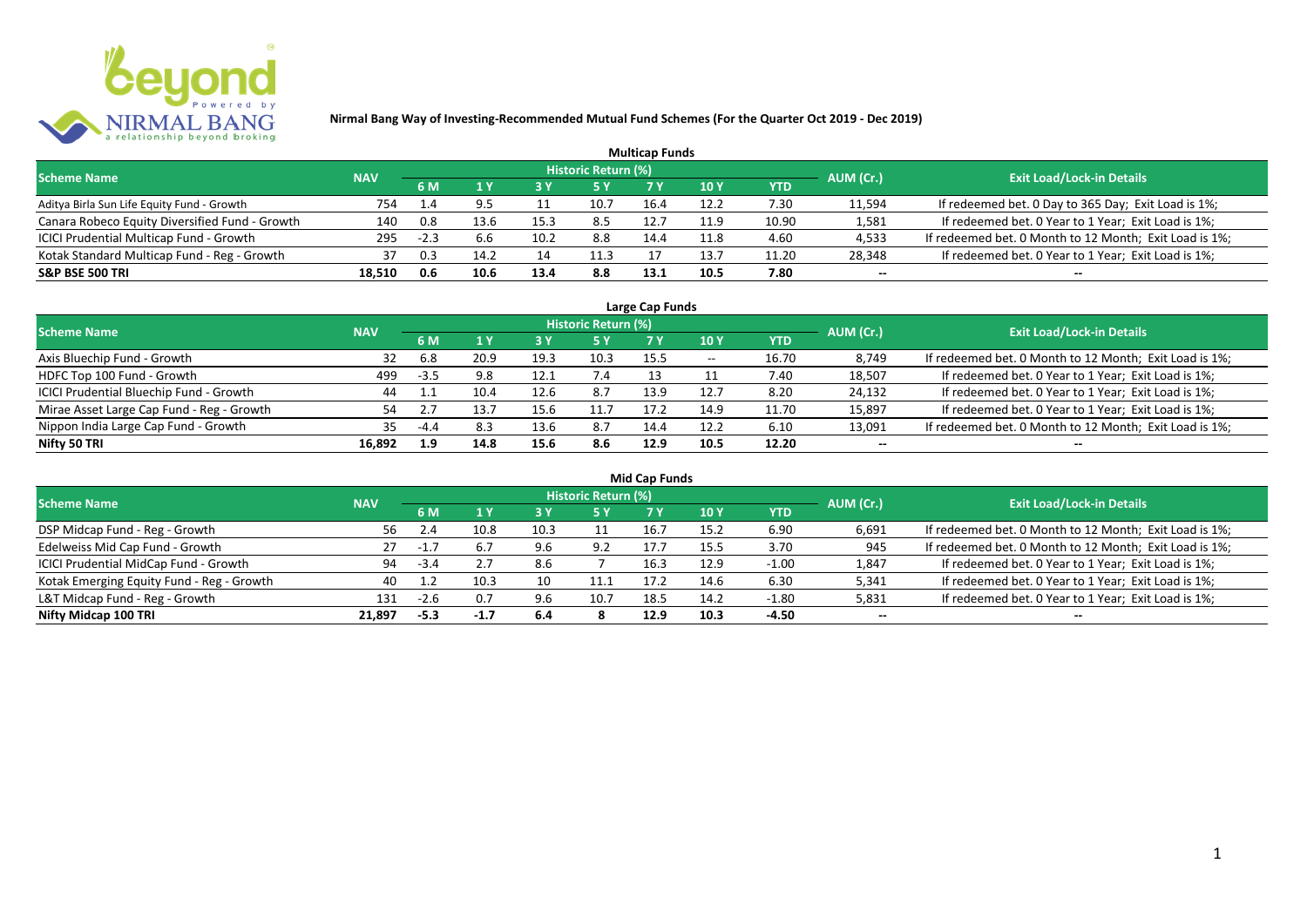

|                                                  |            |        |      |      |                            | Large & Midcap |               |      |           |                                                     |
|--------------------------------------------------|------------|--------|------|------|----------------------------|----------------|---------------|------|-----------|-----------------------------------------------------|
| <b>Scheme Name</b>                               | <b>NAV</b> |        |      |      | <b>Historic Return (%)</b> |                |               |      | AUM (Cr.) | <b>Exit Load/Lock-in Details</b>                    |
|                                                  |            | 6 M    |      |      | 5 Y                        |                | $\sqrt{10}$ Y | YTD  |           |                                                     |
| Canara Robeco Emerging Equities - Growth         | 95         | $-1.3$ |      |      | 12.2                       | 20.3           |               | 6.70 | 5,235     | If redeemed bet. 0 Year to 1 Year; Exit Load is 1%; |
| Invesco India Growth Opportunities Fund - Growth |            |        | 12.9 | 15.5 | 10.4                       | 15.4           | 12.7          | 9.70 | 1,991     | If redeemed bet. 0 Year to 1 Year; Exit Load is 1%; |
| Principal Emerging Bluechip Fund - Growth        | 106        | 0.9    |      |      | 11.3                       | 18.7           | 14.9          | 5.10 | 2,261     | If redeemed bet. 0 Year to 1 Year; Exit Load is 1%; |
| NIFTY Large Midcap 250 TRI                       | 7.317      | $-0.4$ |      | 12.6 | 9.8                        | 14.4           | 11.5          | 4.60 | $-$       | $- -$                                               |

| <b>Focused Funds</b>             |            |            |      |      |                     |      |       |       |           |                                                        |  |  |  |
|----------------------------------|------------|------------|------|------|---------------------|------|-------|-------|-----------|--------------------------------------------------------|--|--|--|
| <b>Scheme Name</b>               | <b>NAV</b> |            |      |      | Historic Return (%) |      |       |       | AUM (Cr.) | <b>Exit Load/Lock-in Details</b>                       |  |  |  |
|                                  |            | 6 M        |      |      | 5 Y                 |      |       | YTD   |           |                                                        |  |  |  |
| Axis Focused 25 Fund - Growth    | 30         |            | 18.2 | 18   | 12.6                | 15.8 | $- -$ | 13.10 | 8,800     | If redeemed bet. 0 Month to 12 Month; Exit Load is 1%; |  |  |  |
| SBI Focused Equity Fund - Growth | 152        | <b>2 Q</b> | 20.1 |      | 12.2                |      | 17.6  | 15.10 | 6,125     | If redeemed bet. 0 Year to 1 Year; Exit Load is 1%;    |  |  |  |
| <b>S&amp;P BSE 500 TRI</b>       | 18.510     | 0.6        | 10.6 | 13.4 | 8.8                 | 13.1 | 10.5  | 7.80  | $-$       | $- -$                                                  |  |  |  |

| <b>Small Cap Funds</b>                         |            |         |        |                            |      |                          |       |            |           |                                                     |  |  |  |
|------------------------------------------------|------------|---------|--------|----------------------------|------|--------------------------|-------|------------|-----------|-----------------------------------------------------|--|--|--|
| Scheme Name                                    | <b>NAV</b> |         |        | <b>Historic Return (%)</b> |      |                          |       |            | AUM (Cr.) | <b>Exit Load/Lock-in Details</b>                    |  |  |  |
|                                                |            | 6 M     |        |                            | 5 Y  | 7V                       | 10Y   | <b>YTD</b> |           |                                                     |  |  |  |
| Franklin India Smaller Companies Fund - Growth | 49         | -10.6   | $-4.6$ | 3.4                        | 7.1  | 17.4                     | 15    | $-6.40$    | 7,031     | If redeemed bet. 0 Year to 1 Year; Exit Load is 1%; |  |  |  |
| HDFC Small Cap Fund - Growth                   | 38         | $-13.2$ | $-7.9$ | 9.8                        | 9.3  | 14.4                     | 11.9  | -9.80      | 9,137     | If redeemed bet. 0 Year to 1 Year; Exit Load is 1%; |  |  |  |
| L&T Emerging Businesses Fund - Reg - Growth    | 23         | $-8.3$  | $-7.1$ | 8.8                        | 11   | $\overline{\phantom{a}}$ | $- -$ | -9.40      | 6,112     | If redeemed bet. 0 Year to 1 Year; Exit Load is 1%; |  |  |  |
| SBI Small Cap Fund - Growth                    |            | 3.0     | 9.3    | 14.5                       | 16.2 | 23.8                     | 18.1  | 6.40       | 2,915     | If redeemed bet. 0 Year to 1 Year; Exit Load is 1%; |  |  |  |
| Nifty Smallcap 100 TRI                         | 7.025      | $-13.3$ | -6.6   |                            | 3.2  | 8.3                      |       | $-10.30$   | $- -$     | $- -$                                               |  |  |  |

## **ELSS Schemes (Tax Saving u/s 80-C)**

| <b>Scheme Name</b>                            | <b>NAV</b> |      |      | Historic Return (%) |              |      |       |       | AUM (Cr.) | <b>Exit Load/Lock-in Details</b> |
|-----------------------------------------------|------------|------|------|---------------------|--------------|------|-------|-------|-----------|----------------------------------|
|                                               |            | 6 M  |      |                     | <b>5Y</b>    | 7 Y  | 10 Y  | YTD   |           |                                  |
| Aditya Birla Sun Life Tax Relief 96 - Growth  | 32         | 0.9  |      |                     | 10.6         | 16.4 | 11.9  | 3.80  | 9,814     | Nil                              |
| Axis Long Term Equity Fund - Growth           | 48         | b.b  | 17.2 | 16.2                | 11.5         | 19   | $- -$ | 12.60 | 21,492    | Nil                              |
| IDFC Tax Advantage (ELSS) Fund - Reg - Growth | 55         | -5.8 | 3.4  | 11.9                | 9.1          | 14.4 | 12.7  | 1.50  | 2,053     | Nil                              |
| Invesco India Tax Plan - Growth               |            |      | 10.8 | 13.2                | 9.9          |      | 13.9  | 8.20  | 962       | Nil                              |
| Mirae Asset Tax Saver Fund - Reg - Growth     | 19         | 4.4  | 15.4 | 17.7                | $-$ – $\sim$ | $-$  | $- -$ | 12.90 | 2,671     | Nil                              |
| <b>S&amp;P BSE 200 TRI</b>                    | 6,014      | 1.6  |      | 14.2                | 9.1          | 13.4 | 10.7  | 9.20  | $- -$     | $- -$                            |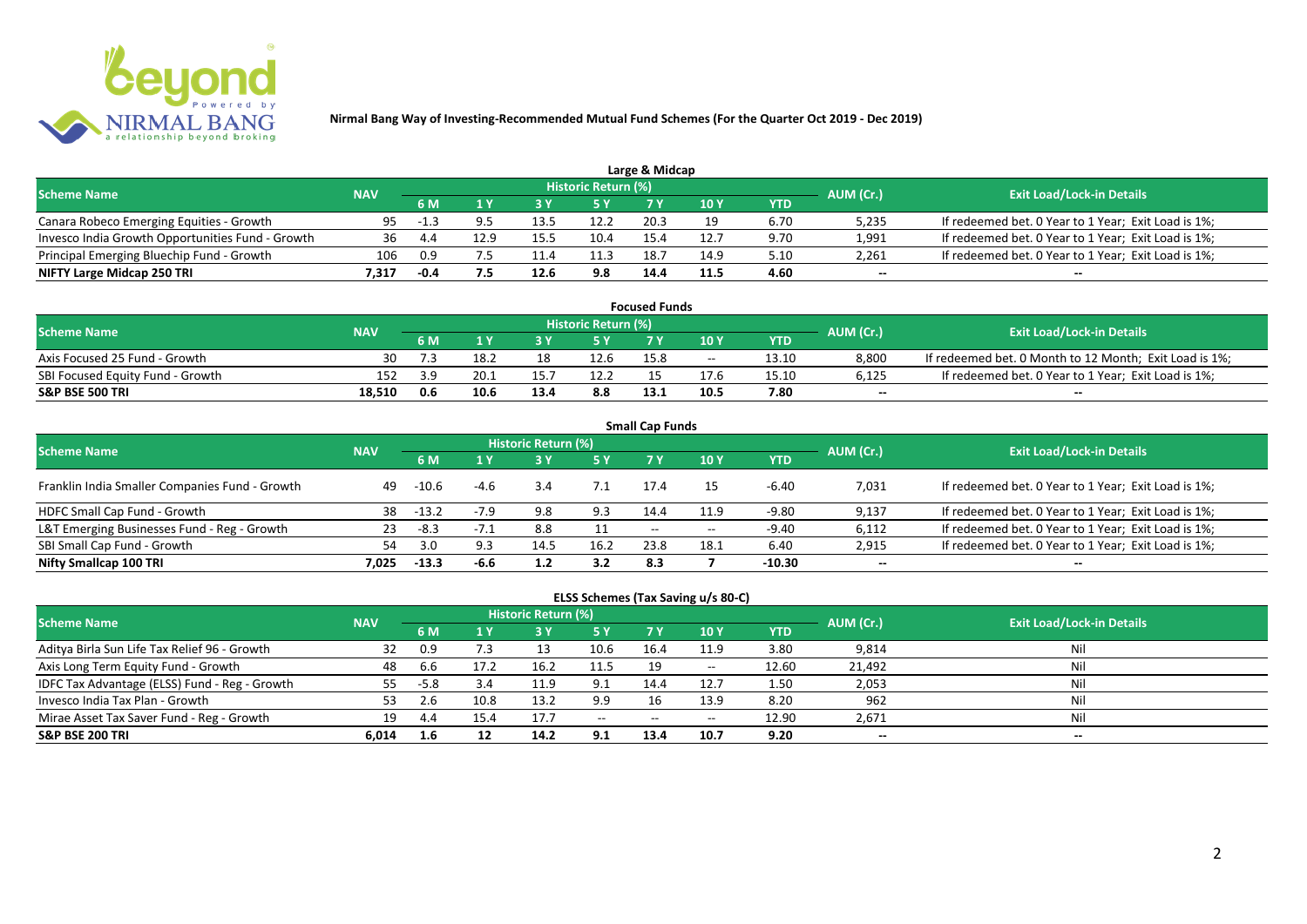

|                                           | Contra/Value Fund |        |      |                            |            |      |            |      |           |                                                     |  |  |  |  |
|-------------------------------------------|-------------------|--------|------|----------------------------|------------|------|------------|------|-----------|-----------------------------------------------------|--|--|--|--|
| <b>Scheme Name</b>                        | <b>NAV</b>        |        |      | <b>Historic Return (%)</b> |            |      |            |      | AUM (Cr.) | <b>Exit Load/Lock-in Details</b>                    |  |  |  |  |
|                                           |                   | 6 M    |      |                            | <b>5 Y</b> | 7 V  | <b>10Y</b> | YTD  |           |                                                     |  |  |  |  |
| Kotak India EQ Contra Fund - Reg - Growth |                   |        |      |                            | 9.4        | 13.6 | 11.1       | 9.20 | 875       | If redeemed bet. 0 Year to 1 Year; Exit Load is 1%; |  |  |  |  |
| Invesco India Contra Fund - Growth        | 49                | $-0.5$ | 8.2  | 14.4                       | 10.8       | 16.7 | 13.2       | 5.00 | 4,486     | If redeemed bet. 0 Year to 1 Year; Exit Load is 1%; |  |  |  |  |
| UTI Value Opportunities Fund - Growth     | 63                |        |      |                            | 5.6        | 10.8 | 10.7       | 8.60 | 4,461     | If redeemed bet. 0 Year to 1 Year; Exit Load is 1%; |  |  |  |  |
| Nippon India Value Fund - Growth          | 75.               | $-L.$  | 7.8  |                            | 8.2        | 12.5 | 10.9       | 4.60 | 3,152     | If redeemed bet. 0 Year to 1 Year; Exit Load is 1%; |  |  |  |  |
| <b>S&amp;P BSE 500 TRI</b>                | 18.510            | 0.6    | 10.6 | 13.4                       | 8.8        | 13.1 | 10.5       | 7.80 | $- -$     | $- -$                                               |  |  |  |  |

| Sector/Thematic                                                           |            |        |      |                            |           |      |       |            |           |                                                        |  |  |  |  |
|---------------------------------------------------------------------------|------------|--------|------|----------------------------|-----------|------|-------|------------|-----------|--------------------------------------------------------|--|--|--|--|
| Scheme Name                                                               | <b>NAV</b> |        |      | <b>Historic Return (%)</b> |           |      |       |            | AUM (Cr.) | <b>Exit Load/Lock-in Details</b>                       |  |  |  |  |
|                                                                           |            | 6 M    | 1Y   | 3 Y                        | <b>5Y</b> | 7 Y  | 10Y   | <b>YTD</b> |           |                                                        |  |  |  |  |
| Canara Robeco Consumer Trends Fund - Reg -<br>Growth                      | 42         |        | 15.7 | 16.9                       | 12.2      | 15.7 | 15    | 12.40      | 373       | If redeemed bet. 0 Year to 1 Year; Exit Load is 1%;    |  |  |  |  |
| Mirae Asset Great Consumer Fund - Growth                                  | 37         | 7.5    | 12.6 | 18.1                       | 12.2      | 16.3 | $- -$ | 8.30       | 931       | If redeemed bet. 0 Year to 1 Year; Exit Load is 1%;    |  |  |  |  |
| <b>ICICI Prudential Technology Fund - Growth</b>                          | 56         | $-1.9$ | 2.3  | 13.5                       | 6.6       | 16.6 | 15.8  | $-1.00$    | 422       | If redeemed bet. 0 Day to 15 Day; Exit Load is 1%;     |  |  |  |  |
| Nippon India Pharma Fund - Growth                                         | 152        | 5.0    | 0.3  | 2.1                        | 4.1       | 12.6 | 14.6  | 1.50       | 2,430     | If redeemed bet. 0 Year to 1 Year; Exit Load is 1%;    |  |  |  |  |
| BNP Paribas India Consumption Fund - Reg - Growth                         | 13         |        | 20   | $- -$                      | $- -$     | $-$  | $- -$ | 15.80      | 441       | If redeemed bet. 0 Month to 12 Month; Exit Load is 1%; |  |  |  |  |
| ICICI Prudential Banking and Financial Services Fund -<br>Retail - Growth | 68         | $-1.9$ | 18.7 | 16.5                       | 14.2      | 18.5 | 16.6  | 12.40      | 3,445     | If redeemed bet. 0 Day to 15 Day; Exit Load is 1%;     |  |  |  |  |
| <b>S&amp;P BSE 500 TRI</b>                                                | 18.510     | 0.6    | 10.6 | 13.4                       | 8.8       | 13.1 | 10.5  | 7.80       | --        | --                                                     |  |  |  |  |

| <b>Dynamic Asset Allocation Funds</b>                      |            |           |      |                            |         |                          |                          |            |           |                                                          |  |  |  |
|------------------------------------------------------------|------------|-----------|------|----------------------------|---------|--------------------------|--------------------------|------------|-----------|----------------------------------------------------------|--|--|--|
| Scheme Name                                                | <b>NAV</b> |           |      | <b>Historic Return (%)</b> |         |                          |                          |            |           | <b>Exit Load/Lock-in Details</b>                         |  |  |  |
|                                                            |            | <b>6M</b> | 1 Y  | 3 Y                        | 5 Y     | <b>7Y</b>                | <b>10Y</b>               | <b>YTD</b> | AUM (Cr.) |                                                          |  |  |  |
| ICICI Prudential Balanced Advantage Fund - Reg -<br>Growth | 38         | -4.5      | 12   | 10.1                       |         | 12.5                     | 12.2                     | 9.70       | 28,287    | If redeemed bet. 0 Year to 1 Year; Exit Load is 1%;      |  |  |  |
| Invesco India Dynamic Equity Fund - Growth                 | 30         |           |      |                            | 7.9     | 12.3                     | 10.4                     | 9.10       | 924       | If redeemed bet. 0 Month to 3 Month; Exit Load is 0.25%; |  |  |  |
| Nippon India Balanced Advantage Fund - Growth              | 94         |           | 9.4  | 11.3                       | 7.6     | 11.9                     | 10.9                     | 7.40       | 2,495     | If redeemed bet. 0 Month to 12 Month; Exit Load is 1%;   |  |  |  |
| SBI Dynamic Asset Allocation Fund - Reg - Growth           | 14         |           |      | 10.7                       | $-  \,$ | $\overline{\phantom{a}}$ | $\overline{\phantom{a}}$ | 5.30       | 683       | If redeemed bet. 0 Month to 12 Month; Exit Load is 1%;   |  |  |  |
| NIFTY 50 Hybrid Composite Debt 65:35 Index                 | 10,483     | 3.5       | 14.3 | 12.5                       | 8.8     | 11.5                     | 9.9                      | 11.80      | $- -$     | $- -$                                                    |  |  |  |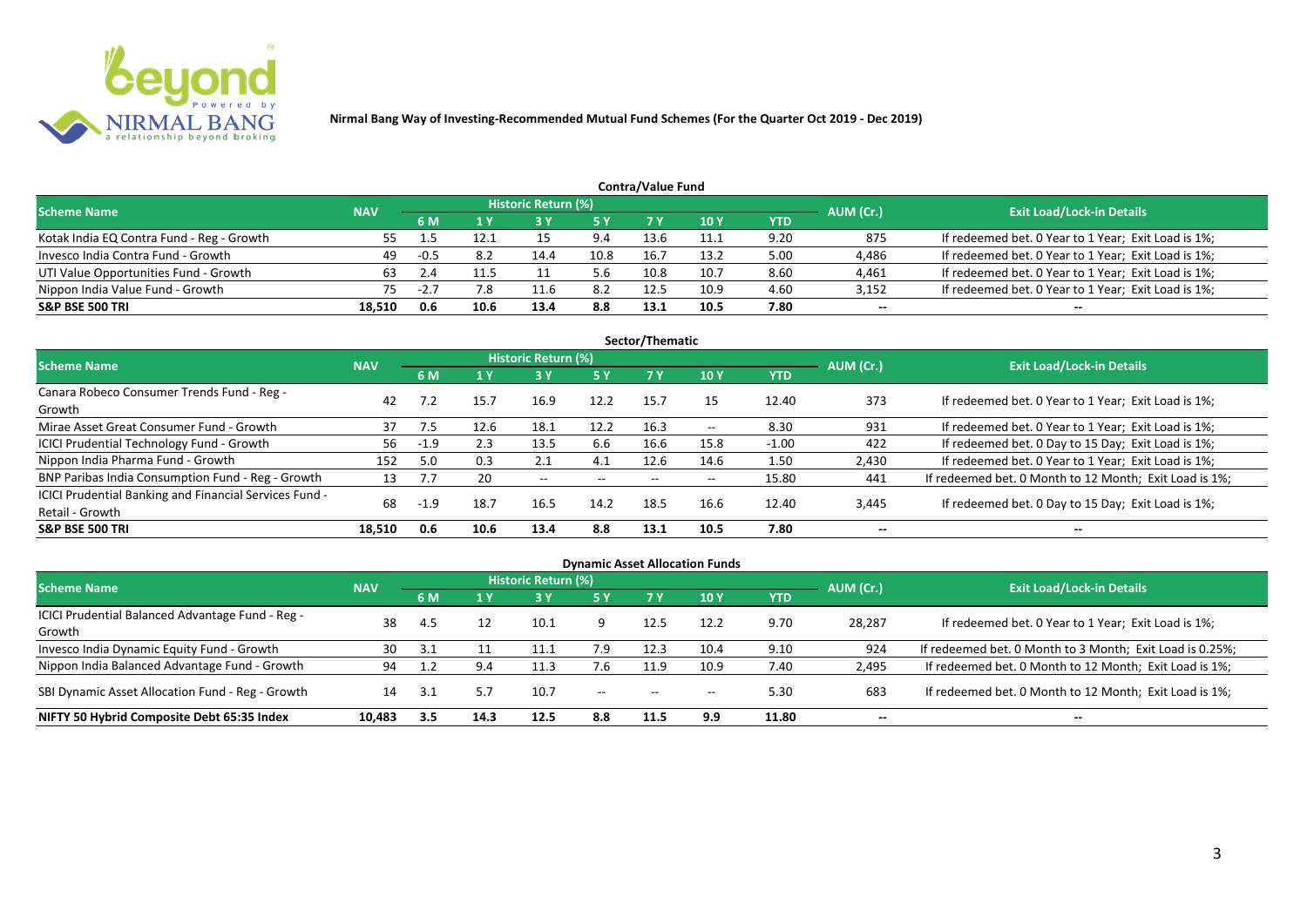

| <b>Hybrid Aggressive</b>                        |            |     |      |                            |       |                          |                 |            |           |                                                        |  |  |  |
|-------------------------------------------------|------------|-----|------|----------------------------|-------|--------------------------|-----------------|------------|-----------|--------------------------------------------------------|--|--|--|
| <b>Scheme Name</b>                              | <b>NAV</b> |     |      | <b>Historic Return (%)</b> |       |                          |                 |            | AUM (Cr.) | <b>Exit Load/Lock-in Details</b>                       |  |  |  |
|                                                 |            | 6 M | 1 Y  |                            | 5 Y   |                          | 10 <sub>1</sub> | <b>YTD</b> |           |                                                        |  |  |  |
| HDFC Hybrid Equity Fund - Growth                | 55         |     | 8.5  | 8.4                        |       | 10.7                     | 8.6             | 6.60       | 21,087    | If redeemed bet. 0 Year to 1 Year; Exit Load is 1%;    |  |  |  |
| ICICI Prudential Equity & Debt Fund - Growth    | 138        | 0.4 |      | 9.8                        | 9.3   | 14.5                     | 13.5            | 7.70       | 23,950    | If redeemed bet. 0 Year to 1 Year; Exit Load is 1%;    |  |  |  |
| Mirae Asset Hybrid - Equity Fund - Reg - Growth | 16         |     | 12.4 | 12.8                       | $- -$ | $\overline{\phantom{a}}$ | --              | 10.70      | 2,809     | If redeemed bet. 0 Year to 1 Year; Exit Load is 1%;    |  |  |  |
| SBI Equity Hybrid Fund - Growth                 | 145        | 4.6 | 16   | 11.9                       | 10.4  |                          | 12.1            | 12.80      | 30,907    | If redeemed bet. 0 Month to 12 Month; Exit Load is 1%; |  |  |  |
| Canara Robeco Equity Hybrid Fund - Growth       | 166        | 2.4 | 12.6 | 11.5                       | 9.4   | 13.5                     | 12.5            | 10.50      | 2,607     | If redeemed bet. 0 Year to 1 Year; Exit Load is 1%;    |  |  |  |
| NIFTY 50 Hybrid Composite Debt 65:35 Index      | 10.483     | 3.5 | 14.3 | 12.5                       | 8.8   | 11.5                     | 9.9             | 11.80      | $- -$     | $- -$                                                  |  |  |  |

| <b>Arbitrage Fund</b>                      |            |     |   |                            |     |     |  |            |           |                                                          |  |  |  |
|--------------------------------------------|------------|-----|---|----------------------------|-----|-----|--|------------|-----------|----------------------------------------------------------|--|--|--|
| <b>Scheme Name</b>                         | <b>NAV</b> |     |   | <b>Historic Return (%)</b> |     |     |  |            | AUM (Cr.) | <b>Exit Load/Lock-in Details</b>                         |  |  |  |
|                                            |            | 1 M | M | ና M                        | 1 V |     |  | <b>YTD</b> |           |                                                          |  |  |  |
| IDFC Arbitrage Fund - Reg - Growth         |            |     |   |                            | 6.3 | 6.3 |  | 6.40       | 10,891    | If redeemed bet. 0 Month to 1 Month; Exit Load is 0.25%; |  |  |  |
| Kotak Equity Arbitrage Fund - Reg - Growth | 28         |     |   |                            |     |     |  | 6.30       | 16,198    | If redeemed bet. 0 Day to 30 Day; Exit Load is 0.25%;    |  |  |  |
| Nippon India Arbitrage Fund - Growth       | 20.        |     |   |                            | 6.3 |     |  | 6.40       | 9,497     | If redeemed bet. 0 Month to 1 Month; Exit Load is 0.25%; |  |  |  |

|                                          |            |      |      |                     |     | <b>Equity Saver</b>      |       |            |           |                                                        |  |  |  |
|------------------------------------------|------------|------|------|---------------------|-----|--------------------------|-------|------------|-----------|--------------------------------------------------------|--|--|--|
| <b>Scheme Name</b>                       | <b>NAV</b> |      |      | Historic Return (%) |     |                          |       |            |           | <b>Exit Load/Lock-in Details</b>                       |  |  |  |
|                                          |            | 6 M  |      |                     |     |                          | 10Y   | <b>YTD</b> | AUM (Cr.) |                                                        |  |  |  |
| Axis Equity Saver Fund - Reg - Growth    |            |      | 10.2 |                     | $-$ | $- -$                    | $-$   | 8.10       | 805       | If redeemed bet. 0 Month to 12 Month; Exit Load is 1%; |  |  |  |
| <b>HDFC Equity Savings Fund - Growth</b> |            | -0.1 |      |                     |     | 8.9                      |       | 5.50       | 4,732     | If redeemed bet. 0 Year to 1 Year; Exit Load is 1%;    |  |  |  |
| Kotak Equity Savings Fund - Reg - Growth |            |      | 8.8  | 8.6                 | 7.7 | $\overline{\phantom{a}}$ | $- -$ | 7.20       | 1,908     | If redeemed bet. 0 Year to 1 Year; Exit Load is 1%;    |  |  |  |
| CRISIL Hybrid 50+50 - Moderate Index*    | --         |      |      | --                  | --  | --                       | $- -$ |            | $- -$     | $- -$                                                  |  |  |  |

| <b>Liquid Funds</b>              |       |                                                                     |     |     |                                  |     |      |                 |        |               |  |  |  |
|----------------------------------|-------|---------------------------------------------------------------------|-----|-----|----------------------------------|-----|------|-----------------|--------|---------------|--|--|--|
| <b>Scheme Name</b>               |       | Historic Return (%)<br>Avg<br>AUM (Cr.)<br><b>NAV</b><br><b>YTM</b> |     |     | <b>Exit Load/Lock-in Details</b> |     |      |                 |        |               |  |  |  |
|                                  |       | $4 \,$ W $\prime$                                                   | 2 W | 1 M | 3M                               | 1 Y |      | <b>Maturity</b> |        |               |  |  |  |
| Axis Liquid Fund - Growth        | 2.152 | 5.4                                                                 |     |     | J.b                              |     | 5.29 | 0.09            | 30,068 | *Ref Footnote |  |  |  |
| IDFC Cash Fund - Reg - Growth    | 2.348 |                                                                     |     |     | 5.3                              |     | 5.13 | 0.04            | 13,603 | *Ref Footnote |  |  |  |
| Kotak Liquid Fund - Reg - Growth | 3.928 | 53                                                                  |     |     | 5.4                              |     | 5.29 | 0.11            | 26.459 | *Ref Footnote |  |  |  |
| <b>CRISIL Liquid Fund Index</b>  | $- -$ | 5.8                                                                 |     | J.U | 5.9                              | $-$ | --   | $- -$           | $- -$  | $- -$         |  |  |  |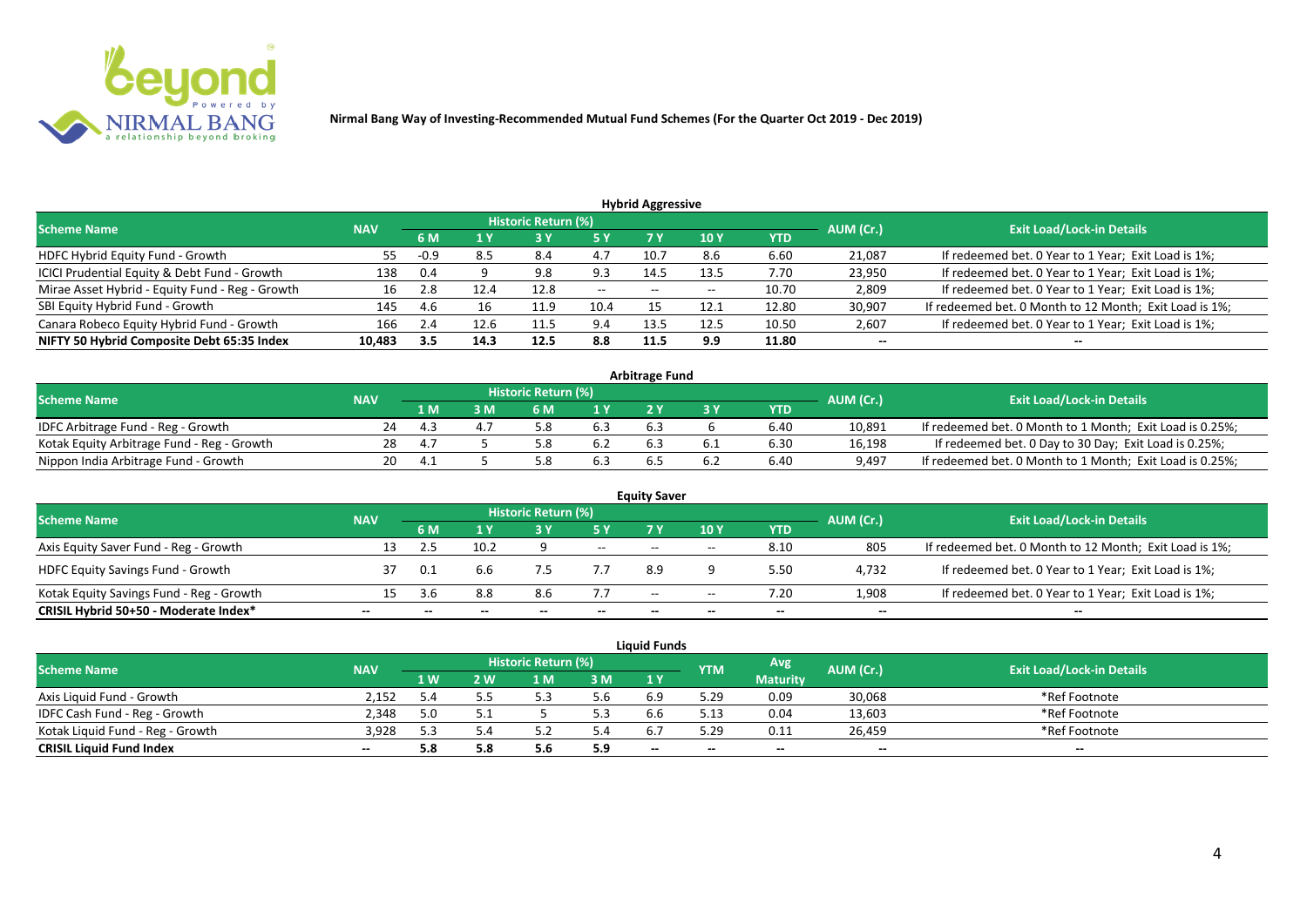

| <b>Ultra Short Fund</b>                       |            |         |     |                     |       |           |            |                 |           |                                  |  |  |  |  |
|-----------------------------------------------|------------|---------|-----|---------------------|-------|-----------|------------|-----------------|-----------|----------------------------------|--|--|--|--|
| <b>Scheme Name</b>                            | <b>NAV</b> |         |     | Historic Return (%) |       |           | <b>YTM</b> | Avg             | AUM (Cr.) | <b>Exit Load/Lock-in Details</b> |  |  |  |  |
|                                               |            | 1 M     | ۱M  | 6 M                 | 1 Y   | <b>3Y</b> |            | <b>Maturity</b> |           |                                  |  |  |  |  |
| IDFC Ultra Short Term Fund - Reg - Growth     |            | $b_{1}$ |     |                     | 8.5   | $- -$     | 69.د       | 0.43            | 4,254     | Nil                              |  |  |  |  |
| Sundaram Ultra Short Term Fund - Reg - Growth | 10         | .5.b    |     | $- -$               | $- -$ | $-$       | 9.79       | 0.44            | -317      | Nil                              |  |  |  |  |
| L&T Ultra Short Term Fund - Growth            | 32         | -6.1    | 6.6 |                     | 8.1   |           | 49.د       | 0.43            | 2,841     | Nil                              |  |  |  |  |
| <b>NIFTY Ultra Short Duration Debt Index</b>  | 3,976      | 6.6     | 6.9 |                     | 8.2   |           | $- -$      | $- -$           | $- -$     | $- -$                            |  |  |  |  |

| <b>Money Market Fund</b>                                   |            |     |     |                     |       |           |            |                 |           |                                  |  |  |  |
|------------------------------------------------------------|------------|-----|-----|---------------------|-------|-----------|------------|-----------------|-----------|----------------------------------|--|--|--|
| <b>Scheme Name</b>                                         | <b>NAV</b> |     |     | Historic Return (%) |       |           | <b>YTM</b> | Avg             | AUM (Cr.) | <b>Exit Load/Lock-in Details</b> |  |  |  |
|                                                            |            | 1 M | 3 M | 6 M                 | 1Y    | <b>3Y</b> |            | <b>Maturity</b> |           |                                  |  |  |  |
| Aditya Birla Sun Life Money Manager Fund - Reg -<br>Growth | 263        | 6.3 | 6.7 | 7.9                 | 8.5   |           | 5.45       | 0.32            | 10,452    | Nil                              |  |  |  |
| Franklin India Savings Fund - Growth                       | 36         | 6.8 |     | 8.5                 | 8.9   |           | 5.67       | 0.43            | 3,571     | Nil                              |  |  |  |
| Nippon India Money Market Fund - Growth                    | 2,972      | 6.6 |     |                     | 8.5   |           | 5.39       | 0.29            | 3,549     | Nil                              |  |  |  |
| <b>CRISIL Liquid Fund Index</b>                            | $- -$      | 5.6 | 5.9 | 6.4                 | $- -$ | $- -$     | $- -$      | $- -$           | $- -$     | $- -$                            |  |  |  |

| <b>Short Term Fund</b>                          |            |      |     |                            |      |           |            |                 |           |                                  |  |  |  |
|-------------------------------------------------|------------|------|-----|----------------------------|------|-----------|------------|-----------------|-----------|----------------------------------|--|--|--|
| <b>Scheme Name</b>                              | <b>NAV</b> |      |     | <b>Historic Return (%)</b> |      |           | <b>YTM</b> | Avg             | AUM (Cr.) | <b>Exit Load/Lock-in Details</b> |  |  |  |
|                                                 |            | 1 M  | 3 M | 6 M                        | 1Y   | <b>3Y</b> |            | <b>Maturity</b> |           |                                  |  |  |  |
| Axis Short Term Fund - Growth                   | 22         | 10.5 | 8.9 | 10.5                       | 10.6 |           | 6.64       | 2.20            | 3,073     | Nil                              |  |  |  |
| HDFC Short Term Debt Fund - Growth              | 22         | 11.8 |     | 10.7                       | 10.4 |           | 7.01       | 2.72            | 8,974     | Nil                              |  |  |  |
| IDFC Bond Fund - Short Term Plan - Reg - Growth | 41         | 10.5 |     | 10.3                       | 10.8 |           | 6.56       | 2.06            | 10,676    | Nil                              |  |  |  |
| Kotak Bond Short Term Fund - Reg - Growth       |            |      | 8.8 | 10.3                       | 10.6 | 6.8       | 1.18       | 3.09            | 9,949     | Nil                              |  |  |  |
| L&T Short Term Bond Fund - Reg - Growth         | 19         | 9.8  | 8.6 | 9.8                        | 10.4 |           | 6.52       | 2.25            | 4,674     | Nil                              |  |  |  |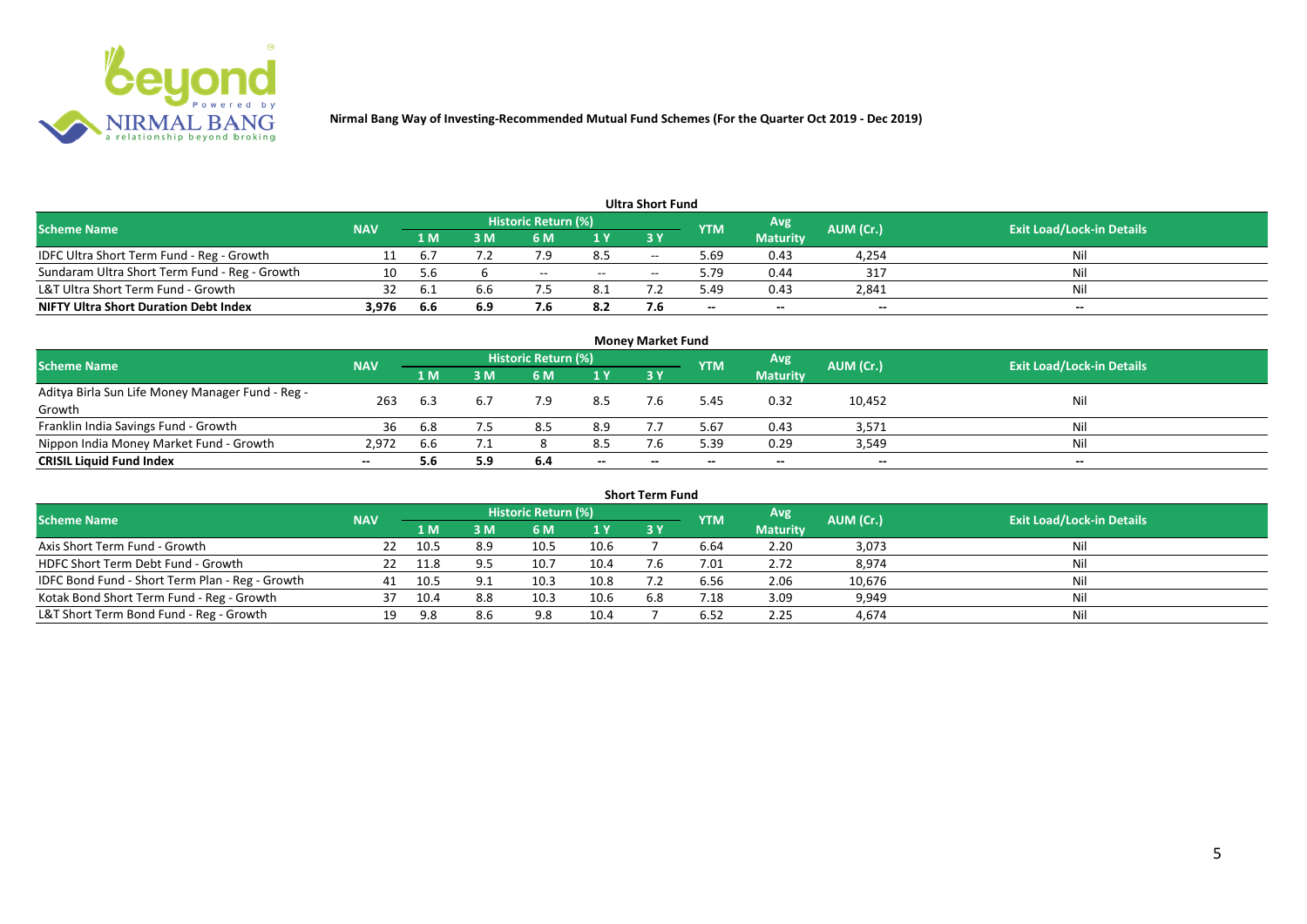

| <b>Low Duration Fund</b>                  |            |     |     |                            |                |    |            |                 |           |                                  |  |  |  |  |
|-------------------------------------------|------------|-----|-----|----------------------------|----------------|----|------------|-----------------|-----------|----------------------------------|--|--|--|--|
| <b>Scheme Name</b>                        | <b>NAV</b> |     |     | <b>Historic Return (%)</b> |                |    | <b>YTM</b> | Avg             | AUM (Cr.) | <b>Exit Load/Lock-in Details</b> |  |  |  |  |
|                                           |            | 1 M | 3 M |                            | 1 <sub>Y</sub> | 3Y |            | <b>Maturity</b> |           |                                  |  |  |  |  |
| Axis Treasury Advantage Fund - Growth     | 2.209      |     |     | 8.9                        | 9.3            |    | 6.08       | 0.91            | 3,561     | Ni                               |  |  |  |  |
| Canara Robeco Savings Fund - Reg - Growth |            |     |     | 0.1                        | 8.6            |    | 5.77       | 0.66            | 1,119     | Nil                              |  |  |  |  |
| IDFC Low Duration Fund - Reg - Growth     |            |     |     |                            | 8.9            |    | 5.84       | 0.81            | 4,974     | Nil                              |  |  |  |  |

| <b>Banking &amp; PSU Bond Funds</b>            |            |      |      |                            |      |           |            |                 |           |                                  |  |  |  |
|------------------------------------------------|------------|------|------|----------------------------|------|-----------|------------|-----------------|-----------|----------------------------------|--|--|--|
| <b>Scheme Name</b>                             | <b>NAV</b> |      |      | <b>Historic Return (%)</b> |      |           | <b>YTM</b> | Avg             | AUM (Cr.) | <b>Exit Load/Lock-in Details</b> |  |  |  |
|                                                |            | 1 M  |      | 6 M                        |      | <b>3Y</b> |            | <b>Maturity</b> |           |                                  |  |  |  |
| HDFC Banking and PSU Debt Fund - Reg - Growth  | 16         | ذ.13 | 10.1 |                            | 11.4 |           |            | 2.57            | 3,888     | Nil                              |  |  |  |
| Kotak Banking and PSU Debt Fund - Reg - Growth | 46         | 12.6 |      |                            | 11.9 |           |            | 4.03            | 3,068     | Nil                              |  |  |  |
| IDFC Banking & PSU Debt Fund - Reg - Growth    |            | 11.8 | 9.8  |                            | 12.9 |           | 6.79       | 3.13            | 11,210    | Nil                              |  |  |  |

| <b>Corporate Bond Funds</b>                         |            |      |     |                            |      |     |            |                 |           |                                                         |  |  |  |
|-----------------------------------------------------|------------|------|-----|----------------------------|------|-----|------------|-----------------|-----------|---------------------------------------------------------|--|--|--|
| <b>Scheme Name</b>                                  | <b>NAV</b> |      |     | <b>Historic Return (%)</b> |      |     | <b>YTM</b> | Avg             | AUM (Cr.) | <b>Exit Load/Lock-in Details</b>                        |  |  |  |
|                                                     |            | 1 M  | : M | 6 M                        | 1Y   | 3 Y |            | <b>Maturity</b> |           |                                                         |  |  |  |
| ICICI Prudential Corporate Bond Fund - Reg - Growth | 20         | 10.4 | 8.9 | 10.1                       | 10.4 |     | 6.87       | 2.45            | 10,587    | <b>Nil</b>                                              |  |  |  |
| L&T Triple Ace Bond Fund - Reg - Growth             |            | 16.6 | 6.7 | 14.6                       | 14.4 |     | 7.64       | 8.67            | 1,754     | If redeemed bet. 0 Month to 3 Month; Exit Load is 0.5%; |  |  |  |
| Kotak Corporate Bond Fund - Std - Growth            | 2,632      | 9.3  |     |                            | 10.4 |     | 6.56       | 1.40            | 3,432     | Nil                                                     |  |  |  |

|                                                   |            |      |      |                     |     | <b>Credit Risk Fund</b> |            |                 |           |                                                           |
|---------------------------------------------------|------------|------|------|---------------------|-----|-------------------------|------------|-----------------|-----------|-----------------------------------------------------------|
| <b>Scheme Name</b>                                | <b>NAV</b> |      |      | Historic Return (%) |     |                         | <b>YTM</b> | Avg             | AUM (Cr.) | <b>Exit Load/Lock-in Details</b>                          |
|                                                   |            | 1 M  | ١M   | 6 M                 | 1 Y | 3Y                      |            | <b>Maturity</b> |           |                                                           |
| <b>ICICI Prudential Credit Risk Fund - Growth</b> | 21         | 16.6 |      | 10.7                | 9.9 |                         | 9.53       | 1.86            | 11,364    | If redeemed bet. 0 Year to 1 Year; Exit Load is 1%;       |
| Kotak Credit Risk Fund - Reg - Growth             |            | 12.6 | 10.6 | 10.3                | 9.6 | 6.9                     | 9.08       | 2.39            | 4,815     | If redeemed bet. 0 Year to 1 Year; Exit Load is 1%;       |
|                                                   |            |      |      |                     |     |                         |            |                 |           | If redeemed bet. 0 Month to 12 Month; Exit Load is 3%; If |
| SBI Credit Risk Fund - Growth                     |            | 12.2 | 9.6  | 8.7                 | 7.8 | 6.4                     | 8.75       | 2.40            | 5,155     | redeemed bet. 12 Month to 24 Month; Exit Load is 1.5%; If |
|                                                   |            |      |      |                     |     |                         |            |                 |           | redeemed bet. 24 Month to 36 Month; Exit Load is 0.75%;   |